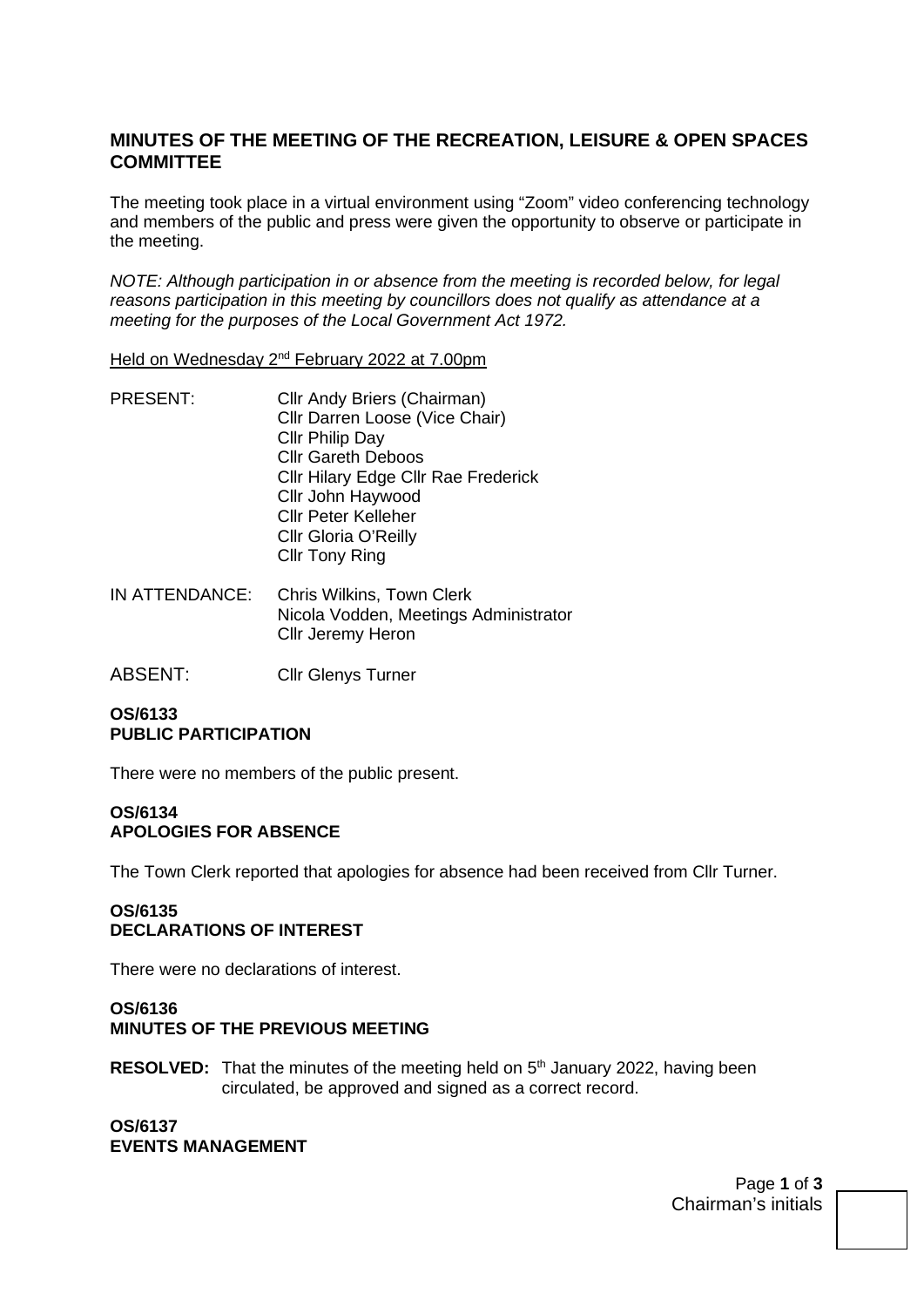Cllr Frederick presented the notes of the Event Management Sub-Committee meeting on 24<sup>th</sup> January. Event dates had been confirmed as follows:-

Sunday  $5<sup>th</sup>$  June 2022 – Queens Jubilee celebration Sunday 6<sup>th</sup> November 2022 – Fireworks event Sunday 13th November 2022 – Remembrance Service Sunday 27<sup>th</sup> November 2022 - Christmas market and lights switch-on

She added that the beacon for the Queens Jubilee will be on the top of the parish church and it's planned for the choir to sing the commemorative anthem. Action plans for the events are being put in place. The sub-committee will next meet on 1<sup>st</sup> March 2022.

**RESOLVED:** That the notes of the meeting of the Events Management Sub-Committee on 24th January 2022 (*Annex A*) be received.

#### **ACTION C Bennett**

#### **OS/6138 POLICY FOR USE OF METAL DETECTORS ON COUNCIL-MANAGED LAND**

Members considered the Town Clerk's report (*Annex B*), which was prompted by a request to use a metal detector on the Bickerley. It seeks to create a policy to guide officers and save individual requests from having to be brought before the Committee on each occasion. A brief discussion followed and proposals were agreed.

**RESOLVED:** 1) That the Council adopt a policy in respect of the use of metal detectors (on Council-managed land) for licensed use and for formal research only; 2) That any application received be considered on its own merits and, should a license be granted, conditional limitations and/or restrictions be imposed, subject to the specific detail of the research and use proposed.

#### **ACTION C Wilkins**

#### **OS/6139 SIGN PROPOSAL FOR BICKERLEY**

The Town Clerk presented his report (*Annex C*) and asked Members to consider the proposal in principle. If agreed, further details in relation to suitable materials, durability, design and costings would be obtained. He suggested that it could be funded from the infrastructure reserve or the CIL reserve.

Members were in favour of the signage proposed for the Bickerley, the suggested location and specification. It was noted that there would be ongoing maintenance and provision should be made to ensure funds were available to repair or replace in 10 years time.

**RESOLVED:** 1) That the sign proposal for the Bickerley be pursued further; 2) That officers agree the panel design with the designer and in consultation with other interested people, as they see appropriate; and 3) The project be funded from the CIL reserve.

#### **ACTION C Wilkins**

Page **2** of **3** Chairman's initials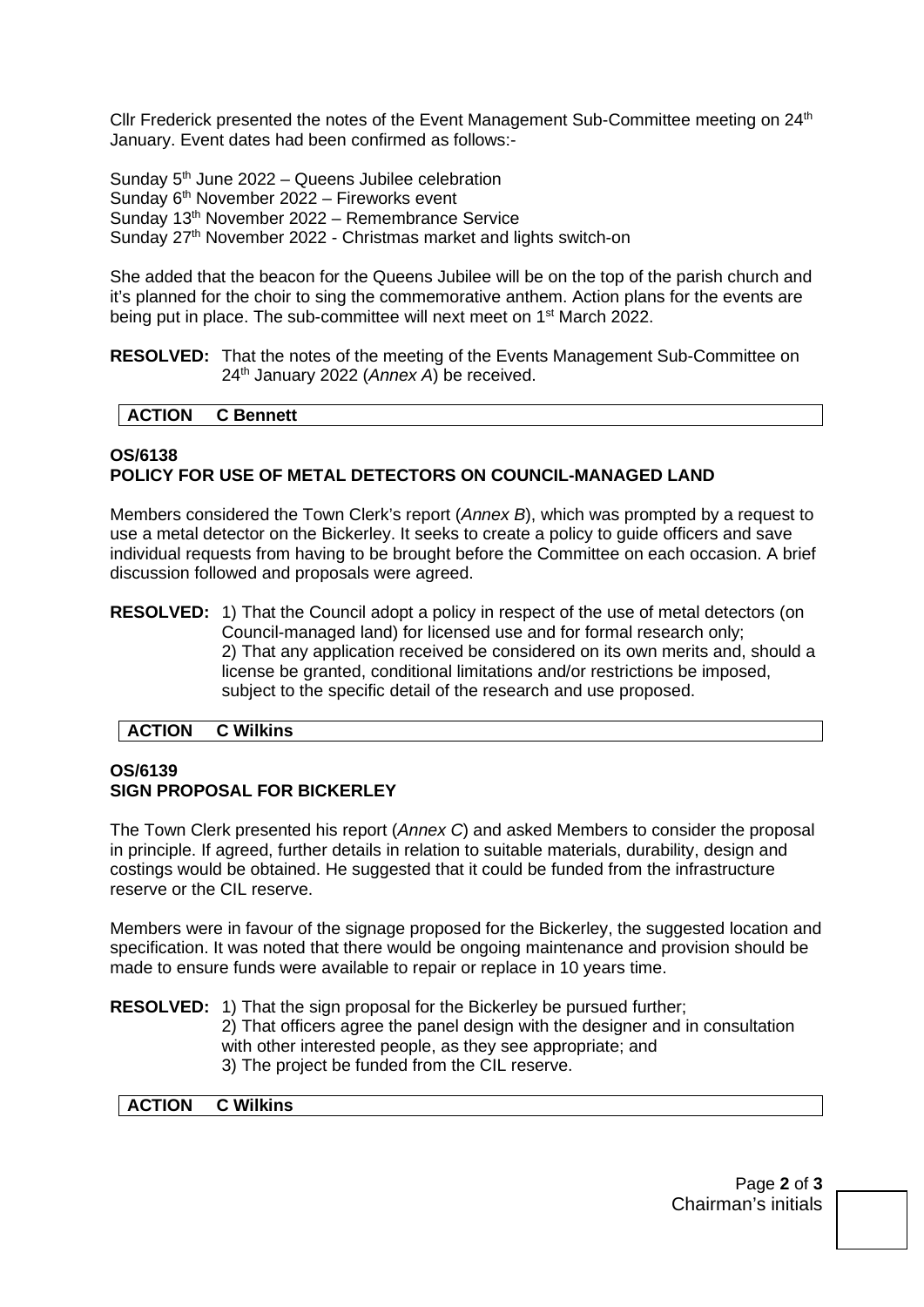#### **OS/6140 PROJECTS (current and proposed)**

**RESOLVED:** That the update in respect of projects be noted (*Annex D*).

#### **ACTION C Wilkins**

There being no further business, the Chairman closed the meeting at 19.33pm.

#### **Note: The text in the Action Boxes above does not form part of these minutes.**

RECEIVED APPROVED 23rd February 2022

 $2<sup>nd</sup>$  March 2022

TOWN MAYOR **COMMITTEE CHAIRMAN** 

Page **3** of **3** Chairman's initials

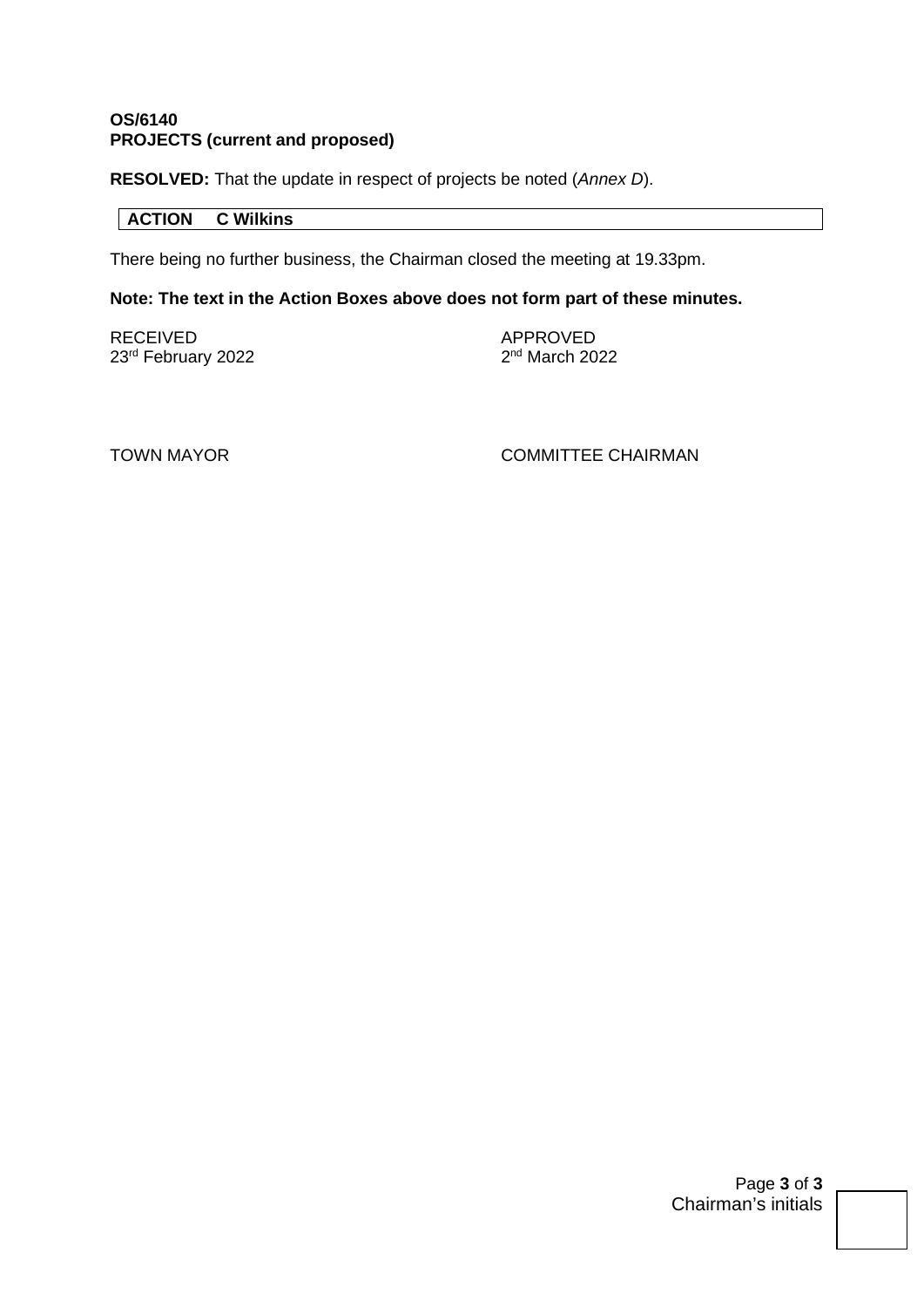#### **Events Management Sub-Committee**

#### **Notes of meeting held on Monday 24th January 2022 at 2pm on Zoom**

- Present: Cllr Philip Day Cllr Rae Frederick Cllr Jeremy Heron
- In attendance: Charmaine Bennett, Events Manager Christopher Wilkins, Town Clerk Cllr Tony Ring

Absent: Cllr Andy Briers

#### **1. Election of a Chairman**

Cllr Rae Frederick was proposed by Cllr Day and seconded by Cllr Heron. There were no other nominations. Cllr Frederick was duly elected as Chairman of the Sub-Committee until the first meeting after the next Annual Meeting of the Council.

#### **2. Apologies for Absence**

Apologies for absence had been tendered by Cllr Briers and were accepted.

#### **3. Declarations of interest**

No interests were declared

#### **4. Urgent Business**

*i. Programme of Events for 2022* 

The dates proposed by the Events Manager in her report circulated with the agenda and with these notes were agreed. It was further agreed that a decision on whether to include Fanfare in the Programme would be made at the next meeting and that Cllr Day would speak to his contacts at the Rotary Club in the meanwhile to ascertain their members' views about this event and the level of support likely to be needed from the Council if it proceeds.

| ACTIONS: | 1. Events Manager to maintain the Programme of Events for |
|----------|-----------------------------------------------------------|
|          | consideration at future meetings.                         |
|          | 2. Cllr. Day to speak to Rotary contacts about Fanfare    |

*ii. Review of Events Manager's job description*  It was agreed to delegate this task to Cllr Frederick as Chairman.

| ACTIONS: | 1. Events Manager and Cllr. Frederick to undertake review and report |
|----------|----------------------------------------------------------------------|
|          | back.                                                                |

#### *iii. Firework Display contract procurement*

It was agreed that the current supplier has provided an outstanding service and such good value for money that it is hard to envisage any alternative coming near to it. Nevertheless, the procurement proprieties ought to be observed and the Events Manager tasked to obtain at least two alternative estimates if practicable without undue trouble or chasing. If these reveal that the current supplier is clearly offering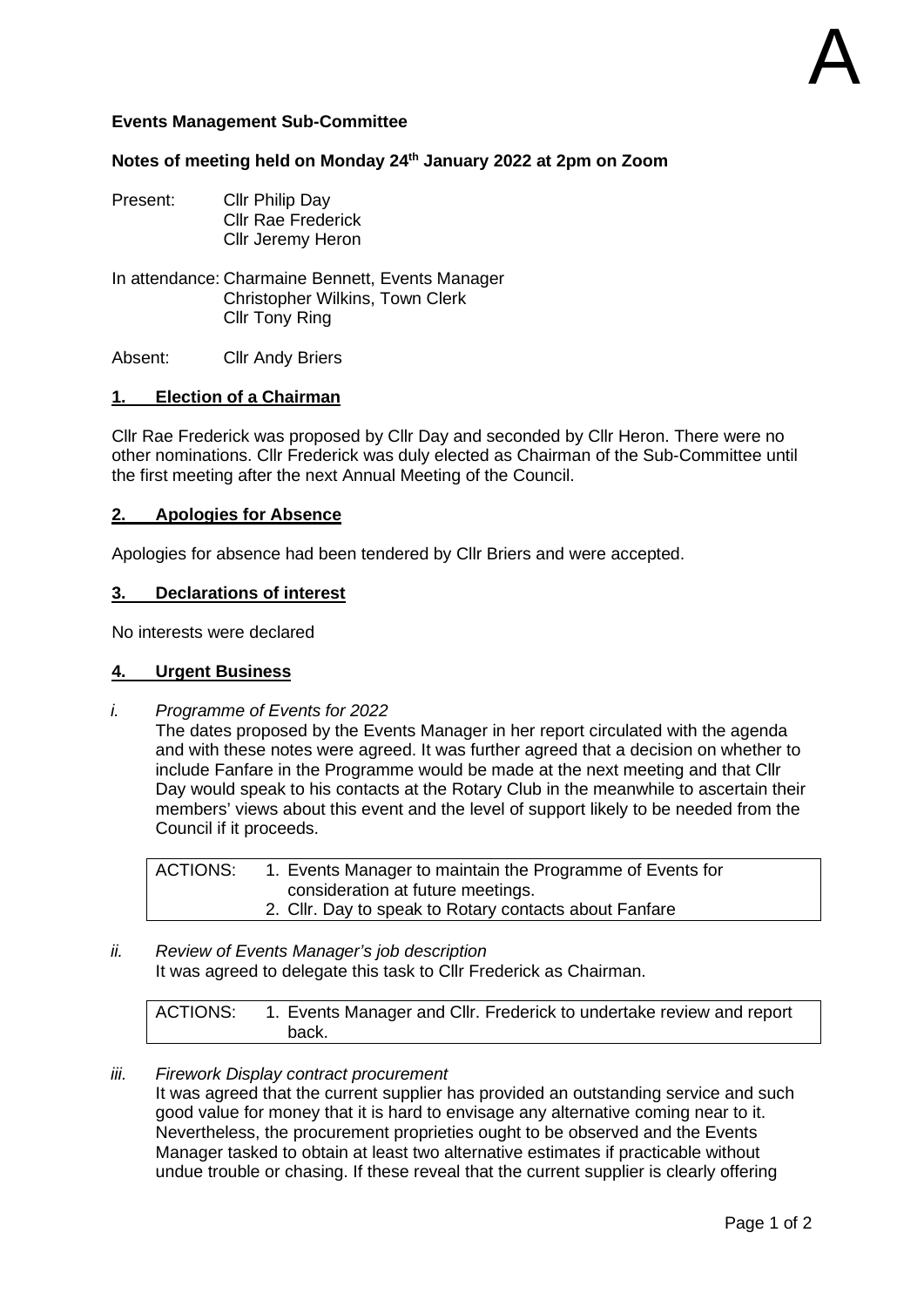

best value, the Events Manager was authorised to conclude an agreement with them and simply report back on the outcome at a future meeting.

ACTIONS: 1. Cllr Day to provide contact details for alternative suppliers to Events Manager. 2. Events Manager to apply for estimates and proceed accordingly.

#### **5. Conduct of future business**

It was agreed that, until further notice, the Sub-Committee will meet monthly on the fourth Tuesday of each month at 3pm via Zoom. Meeting agendas will address the business requiring attention event by event, so far as practicable. The Office Manager will make the necessary arrangements including the provision of clerical support by the Office Administrator.

| ACTIONS: | 1. Town Clerk will brief the Office Manager. |
|----------|----------------------------------------------|
|----------|----------------------------------------------|

#### **6. Any other business**

The Events Manager reported that grant funding from the County Council/County Councillor may be available (even up to (£5,000) for the Big Jubilee Lunch event but an application form needs to be completed and submitted within the next few days. It was agreed that she be authorised to do this.

The Events Manager also invited the sub-committee to consider settling key details of that event, especially the venue(s), so that more detailed preparation can proceed without delay. Members considered that the choice of venue is finely balanced given the competing considerations involved but agreed that the main Lunch event should be hosted at Carvers, with a possible funfair at the Bickerley. The possibility of looking into buying tables and chairs for events like this was considered but no decision was made.

| <b>ACTIONS:</b> | 1. The Events Manager will complete and submit the funding<br>application.<br>2. Cllr Day will speak to showmen about the possibility of hosting an<br>extended funfair over the bank holiday weekend and try to gauge<br>their interest in being involved and the level of income it might<br>generate. |
|-----------------|----------------------------------------------------------------------------------------------------------------------------------------------------------------------------------------------------------------------------------------------------------------------------------------------------------|
|                 |                                                                                                                                                                                                                                                                                                          |

There being no further business, the meeting closed at 3.16pm

RECEIVED APPROVED 2<sup>nd</sup> February 2022

 $22<sup>nd</sup>$  February 2022

COMMITTEE CHAIRMAN SUB-COMMITTEE CHAIRMAN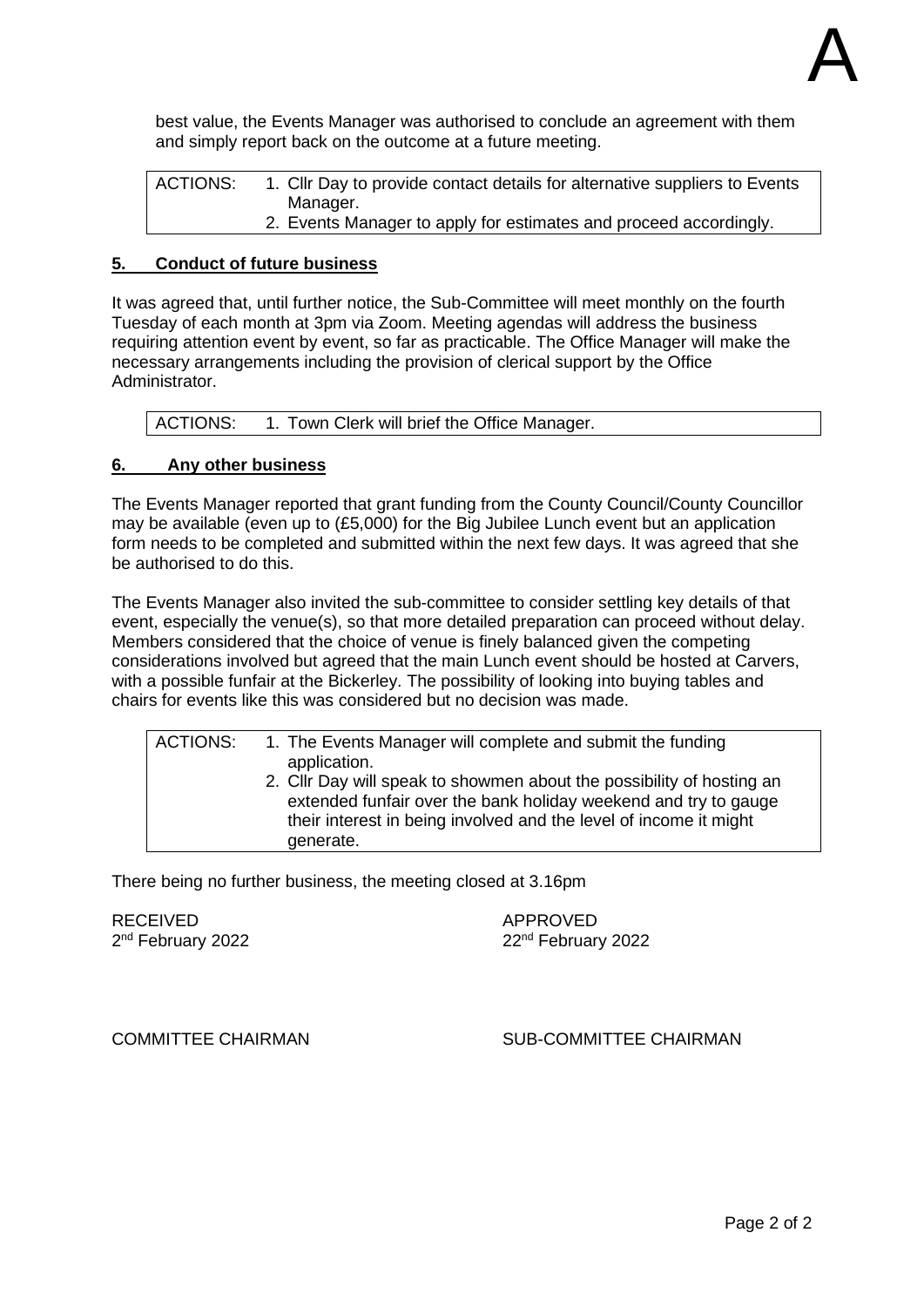#### **Events Managements Sub-Committee**

#### **24th January 2022**

#### **Event Manager's Report**

This report has been prepared to support items on the agenda and to provide an update on work of the Event Manager on this year's programme of events.

#### **Item 4i) Programme of Events for 2022**

- 1. Queens Platinum Jubilee: *Sunday 5th June* community party as part of the 'Big Jubilee Lunch' and Thursday 2nd June- lighting of Platinum Jubilee Beacon (smaller 'event').
- 2. Ringwood Grand Fireworks: *Sunday 6th November* as the closest Sunday to 5th November and avoiding the Saturday so as to not clash with Poulner Junior School.
- 3. Remembrance Day Parade: *Sunday 13th November*
- 4. Ringwood Winter Wanderland: *Sunday 27th November*

Context: our preferred option was always to have first Sunday in December but in practice for the past 3 years it has been in November because the first Sunday has fallen later ( $6<sup>th</sup>$  December for example) and this means not maximising the benefit of the Christmas lights for the community and businesses. This year options would be Sunday  $27<sup>th</sup>$  November or Sunday  $4<sup>th</sup>$  December. The  $27<sup>th</sup>$  gives the high street an extra week of lights but us one week less of organising in between fireworks and Christmas.

Prior to the ending of the event team last year, we had discussions which suggested a preference for Saturday as this might attract more shops to open etc. However, this year a lot more shops opened for us and Sunday is a day when footfall would otherwise be lower. Also need to consider impact on buses etc. A lot of our market stalls expect the Sunday so perhaps the benefit for a Saturday over Sunday has passed?

5. Fanfare (for Spring): a request has been put to RTC that we provide extensive events support to Fanfare (normally for Spring but a date has not been agreed as yet). With the addition of the Jubilee this year we should consider our internal capacity and resources to take on more events. At this inaugural meeting of the Events Sub-Committee we perhaps do not have the scope to discuss in full so it is suggested that we delay this discussion to the next meeting.

Recommendations: 1) It is recommended that members approve the dates presented in italics above for our major events this year

2) That a decision about providing event support for Fanfare for Spring be added to the next agenda of the Events Sub-Committee

#### **Item 4iii) Fireworks 2022- Procurement of fireworks provider**

Aurora Fireworks have provided our fireworks display certainly since 2018 if not before. We receive excellent feedback about the quality of the display. The price includes 2 displays. One is a quiet display aimed at young children and those who do not enjoy the loud bangs. It is a very popular element of the event. We estimate that around 2000 people came just for that element in 2021. The second is a much more significant display lasting at least 15minutes and set to music.

The finance manager suggested in 2021 that we test the market in terms of price for the firework display. Our standing orders state: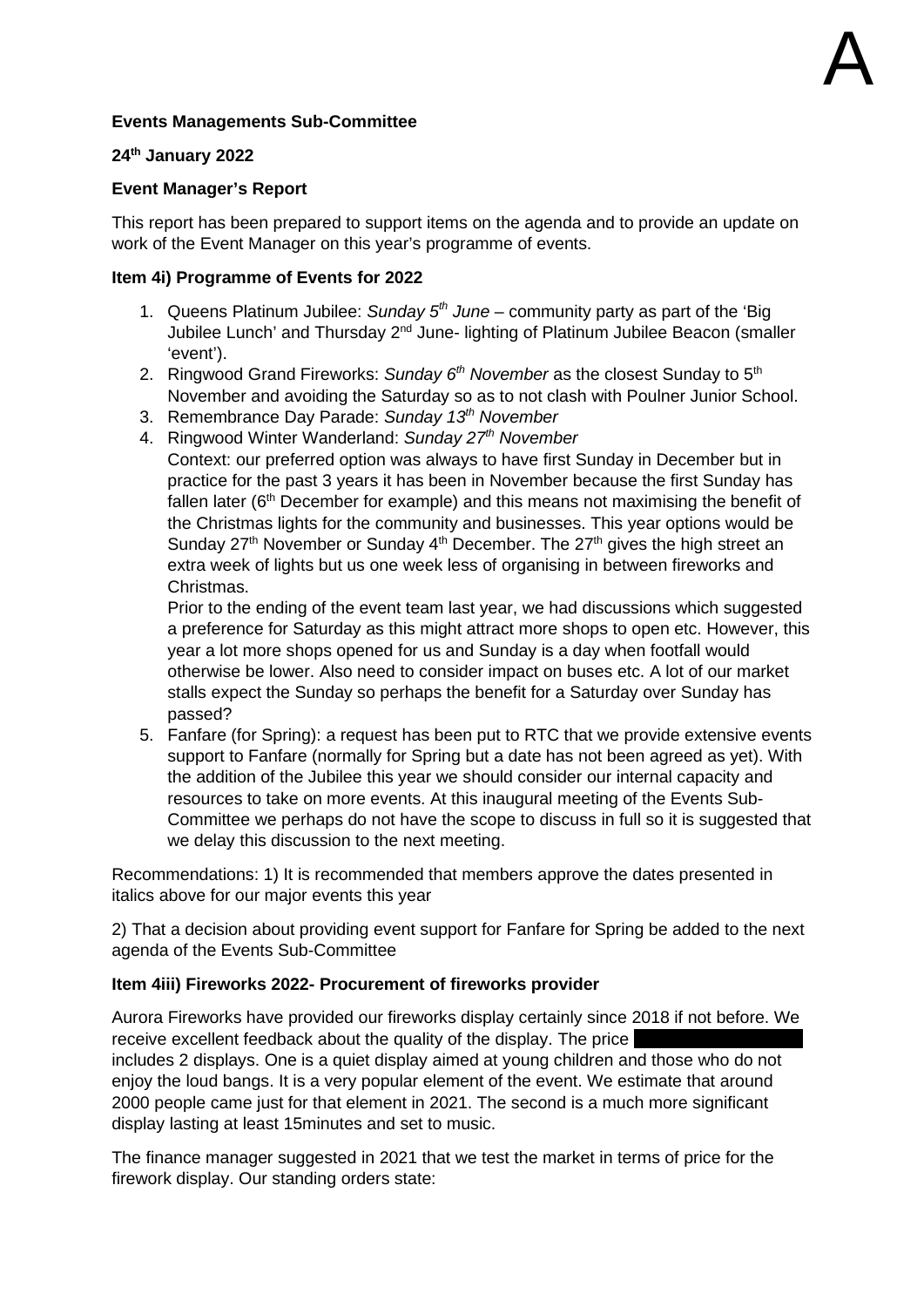

*"When it is to enter into a contract of less than £25,000 in value for the supply of goods or materials or for the execution of works or specialist services other than such goods, materials, works or specialist services as are excepted as set out in paragraph (a) the budget manager shall obtain 3 quotations (priced descriptions of the proposed supply); where the value is below £3,000 and above £100 the budget manager shall strive to obtain 3 estimates. Otherwise, Regulation 10 (3) above shall apply. "* 

#### And financial regulations also state:

*"When applications are made to waive financial regulations relating to contracts to enable a price to be negotiated without competition the reason shall be set out in a recommendation to the council…"* 

I have asked Aurora for an indicative price for a display in 2022 along the same lines as previous events. We were expecting a price increase in 2022 due to costs of importing the fireworks. However, we have received an email stating that even though their costs have increased substantially this year they can, as a valued client hold the price for 2022. This would again include a lower noise preshow and pyro musical. Also, they would help with the bonfire as previously.

Decision: Is the recommendation from this committee for the Event Manager (or another member of the committee) to test the market with other providers or to recommend to the council that we waive financial regulations in this case and continue with Aurora Fireworks?

#### **AOB: Plans for the Queens Jubilee**

To bring you up to speed with discussions and arrangements to date (in no particular order):

- Ringwood Roundtable are looking at the potential of running the Pedal Car Grand Prix on Saturday 4<sup>th</sup> June which would make for a wonderful weekend but perhaps may add to frustrations on local businesses and residents with two days of consecutive road closures. I have made an enquiry with NFDC about how they would consider this as well. *NB date has since been set for July.*
- Location is TBC- first choice for most in terms of location is Market Square, although there are those who feel that a 'community picnic' in a green open space would be an easier event to manage (no road closure, less security and stewarding, no disruption for businesses or buses etc) and perhaps more popular with families. Especially due to tables and chairs issues (see below)
- A screen is available, and we have booked one (no deposit paid). The screen would enable us to link up to events in London. I need to firm up what equipment we need alongside it
- I have asked Jay Cox to pencil us in which he has done (but not sure if or what we need him for as yet!)
- Ollie Angell is firming up a quote for AV
- We have pencilled in 6-8 portaloos. Will firm up the booking this month
- RACE are looking at options to plant some trees to commemorate the occasion, possibly one per class across the main schools in the area and also
- I did a considerable amount of work back in September/October to find tables and chairs that we can hire. None of our previous suppliers can help us (they have such demand for weddings that were postponed). The only positive quote I received was for £7k which I didn't take further
- We have pencilled in Swing Unlimited and also Scarlet Swing. We need to firm times up with them.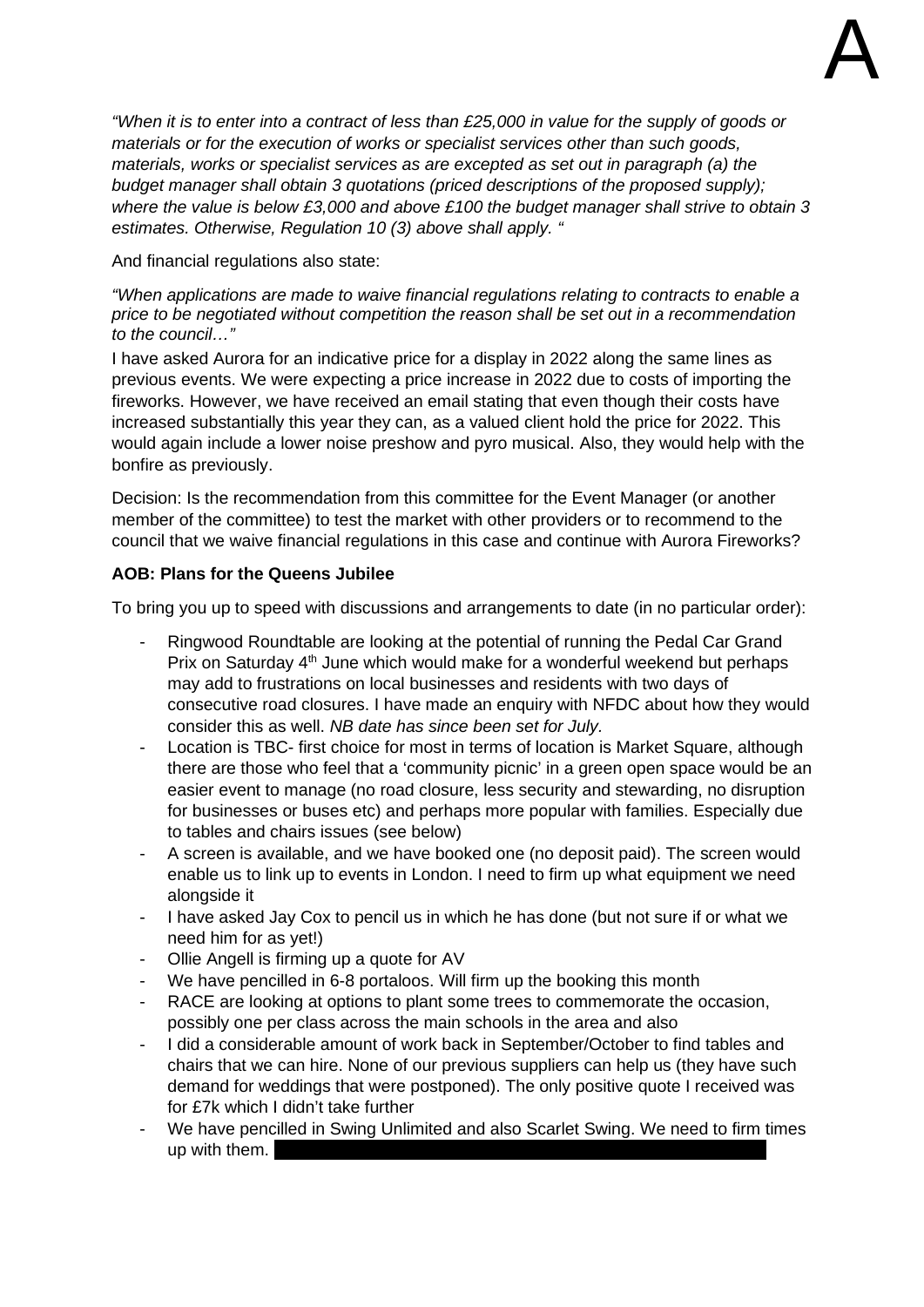Tony has suggested

that we contact Harrison Perks at HP music for up and coming acts.

- There is potential for a small steam train which would make a great attraction for children
- Our general approach has been to plan to not ask our usual supporters for funding as sponsorship, to leave that for our regular events. Any income could come via vendors The main source could be through a fun fair for 4 days on the Bickerley. We need to make sure we get a good amount of money for that – *Philip, could you find out from the Showman's Guild what this might be?*
- Carnival are happy to support and will lend us bunting
- Plastic free picnic- RACE and Adam Skirton have asked us if we would consider combining the two

For the next meeting I will prepare a draft programme that we can review and amend.

For further information please contact: Charmaine Bennett, Events Manager Charmaine.bennett@ringwood.gov.uk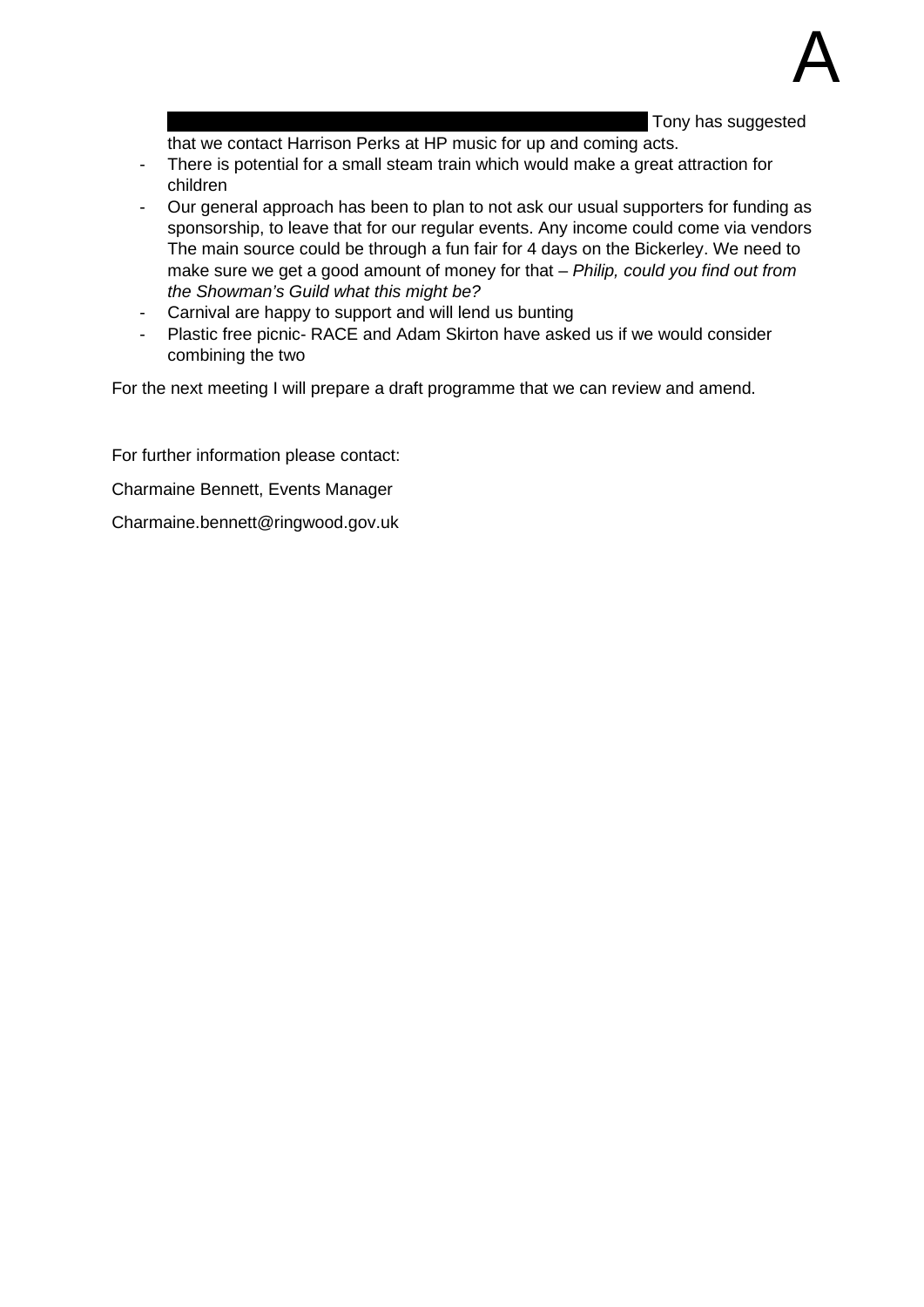#### **RECREATION, LEISURE & OPEN SPACES COMMITTEE**

#### **2 nd February 2022**

#### **Policy for use of Metal Detectors on Council-managed land**

1. Introduction and reason for report

A person has applied to the Council office for permission to use a metal detector on the Bickerley. At present, the Council has no policy about such requests. Members are invited therefore to agree a policy to guide officers' responses to this and any similar requests received in future.

#### 2. Background information and options

- 2.1 The use of metal detectors is prohibited by law on some types of land (scheduled monuments and sites of special scientific interest, for example) but is otherwise generally permissible with the consent of the land-owner. Additional laws apply to the reporting of certain finds.
- 2.2 Legal considerations aside, the use of metal detectors and the resulting excavation of finds can cause both ecological and archaeological damage; harming eco-systems, disturbing habitats and impairing the archaeological value of finds by removing them from their context. For these reasons, those local authorities which have adopted a policy, tend to be quite restrictive in what they allow.
- 2.3 This Council's powers extend only to the land which it owns or controls but the policy options for these are:
	- 2.3.1 a total ban on use the most cautious and restrictive but simplest option (and the one adopted by many councils). It avoids the risk of accidental complicity in the potential harms and saves staff from having to spend time investigating or licensing specific requests. However, it would be unpopular with the potential applicants and might lead some to resort to surreptitious unauthorised use (also known as 'nighthawking') that is completely uncontrolled and illegal but difficult to prevent.
	- 2.3.2 licensing use for formal research only less restrictive than a total ban in theory but unlikely to differ much from one in practice
	- 2.3.3 licensing use by holders of written permits only could be regarded as striking a fairer balance between environmental protection and individual freedom but would require officer time to prepare permit conditions and paperwork, investigate individual applications, etc.
	- 2.3.4 allowing unrestricted use probably unwise.

#### 3. Issues for decision and any recommendations

- **3.1 Should the Council adopt a policy about the use of metal detectors on land which it owns or controls and, if so, what should that policy be?**
- **3.2 If a policy of licensing use by written permit holders only is favoured are there any specific conditions which members wish to see imposed?**

For further information, contact:

Christopher Wilkins, Town Clerk Direct Dial: 01425 484720 Email: chris.wilkins@ringwood.gov.uk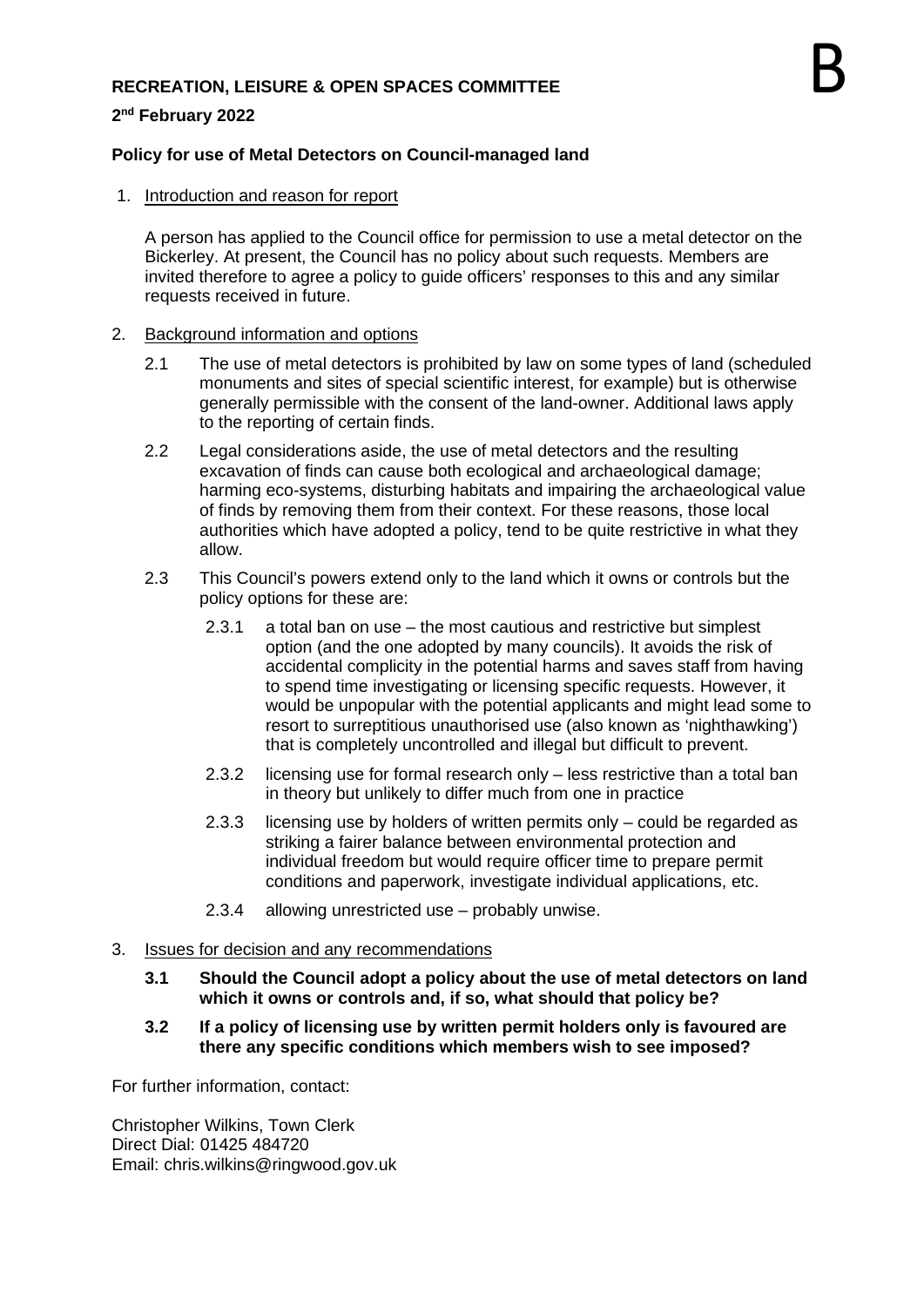#### **RECREATION, LEISURE & OPEN SPACES COMMITTEE**

**2 nd February 2022** 

#### **Sign Proposal for the Bickerley**

1. Introduction and reason for report

Whilst arranging new "No Parking" signs for the Bickerley, as previously discussed, officers have investigated the possibility of installing a more decorative sign to welcome visitors and convey information (including reinforcement of the parking ban).

#### 2. Background information and options

- 2.1 At present there is nothing on the Bickerley to inform visitors or residents that it is a registered town or village green, or to give information about its history, features, bye-laws, etc.
- 2.2 A sign such as that shown in Figure 1 below could be installed beside the entrance at the junction of Bickerley Road and Kings Arms Lane. Assuming a panel size of A0, the cost for a sign of this type would be; FSC Oak frame and posts: £595, 3mm Premium panel – Powder-coated 3mm aluminium with a direct to substrate print and a graffiti & UV resistant coating over (life span 10 years+): £395 & panel design: £210 (total £1,200).
- 2.3 The costs cited are indicative only since other options for the frame, panel and design are available (powder-coated metal instead of timber frame, lower specification panel, etc.). Whatever the final cost, however, it could be funded from the infrastructure reserve, the CIL reserve or otherwise as members decide.

#### 3. Issues for decision and any recommendations

- **3.1 Should this possibility be pursued further?**
- **3.2 If so:** 
	- **Are members content with the suggested location and specification or should alternatives be explored further?**
	- **Should the panel design be left for officers to settle with the designer or do members wish to suggest an alternative process for finalizing it?**
	- **How should the project be funded?**

For further information, contact:

Christopher Wilkins, Town Clerk Direct Dial: 01425 484720 Email: chris.wilkins@ringwood.gov.uk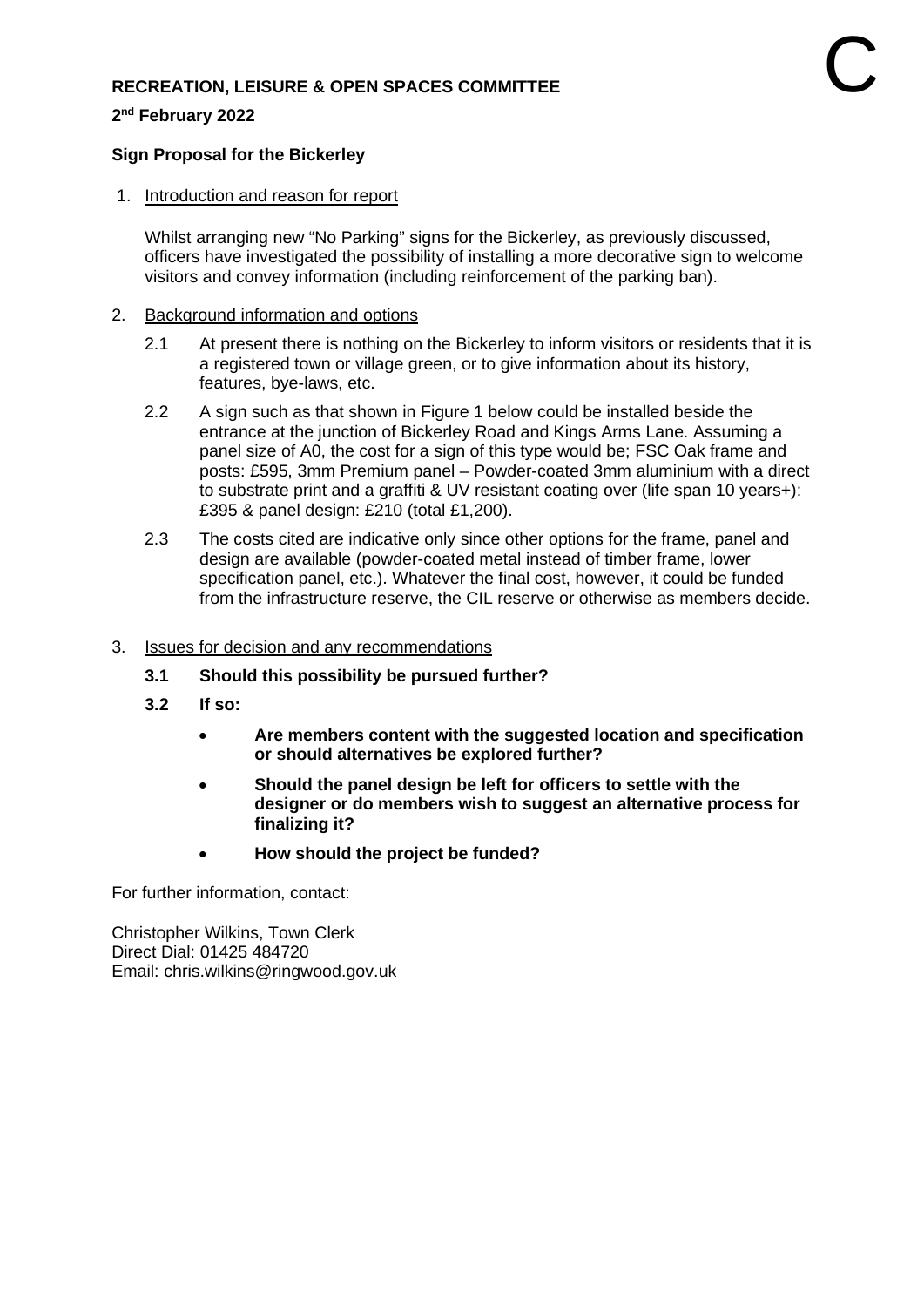

*Figure 1: Suggested type of sign*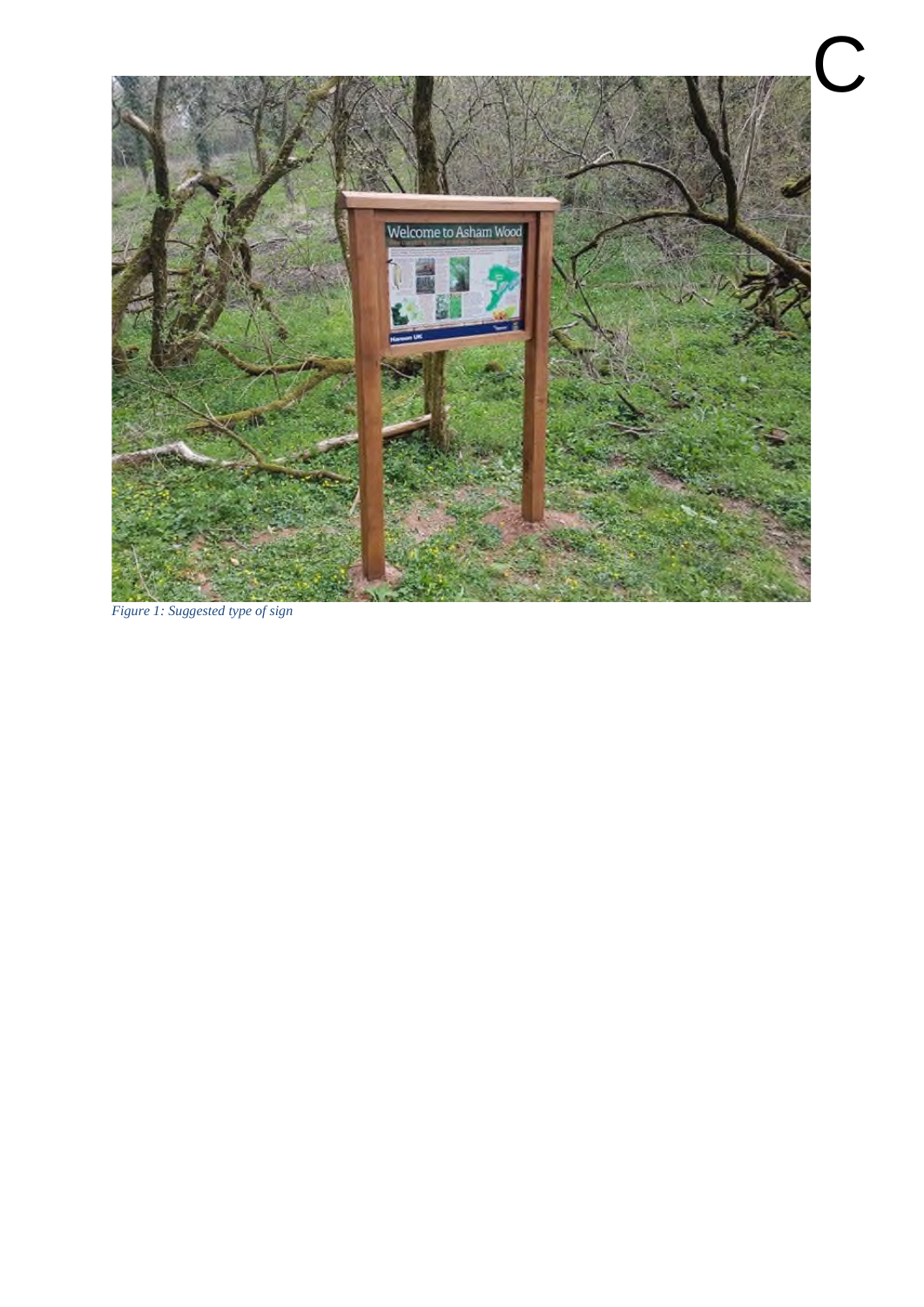### **Current Projects Update**

| No.                 | Name                                                                        | <b>Status</b>                                          | <b>Recent developments</b>                                                                                                                                                                                                                                                                                                                                                                                    | <b>Description and notes</b>                                                                                                                                                                       | Lead Officer/Member     | Financing                                                   |
|---------------------|-----------------------------------------------------------------------------|--------------------------------------------------------|---------------------------------------------------------------------------------------------------------------------------------------------------------------------------------------------------------------------------------------------------------------------------------------------------------------------------------------------------------------------------------------------------------------|----------------------------------------------------------------------------------------------------------------------------------------------------------------------------------------------------|-------------------------|-------------------------------------------------------------|
|                     |                                                                             |                                                        |                                                                                                                                                                                                                                                                                                                                                                                                               |                                                                                                                                                                                                    |                         |                                                             |
| <b>Full Council</b> |                                                                             |                                                        |                                                                                                                                                                                                                                                                                                                                                                                                               |                                                                                                                                                                                                    |                         |                                                             |
| FC1                 | Long Lane Football Facilities<br>Development                                | In progress                                            | Planning permission has been granted subject to<br>conditions. VAT consultant's initial advice on business<br>arrangements received. Business and legal arrangements<br>being placed with lawyers. AGP contract awarded.<br>Preferred partner for other contracts now identified. The<br>total project cost is now clearer and funding arrangements<br>are being discussed and finalized between the parties. | A joint venture with Ringwood Town Football Club and AFC<br>Bournemouth Community Sports Trust to improve the<br>football facilities for shared use by them and the community.                     | Town Clerk              | No financial comr                                           |
| FC <sub>2</sub>     | <b>Strategic Plan</b>                                                       | On hold - awaiting officer<br>availability             |                                                                                                                                                                                                                                                                                                                                                                                                               | Exploring ideas for medium term planning                                                                                                                                                           | <b>Town Clerk</b>       | N/A                                                         |
|                     | <b>Planning Town &amp; Environment Committee</b>                            |                                                        |                                                                                                                                                                                                                                                                                                                                                                                                               |                                                                                                                                                                                                    |                         |                                                             |
| PTE1                | Neighbourhood Plan                                                          | In progress                                            | Work continues on buliding evidence and drafting policies, To prepare a Neighbourhood Plan for the civil parish of<br>with the Plan focussing on 4 themes - Town Centre, Design Ringwood but limited in scope to a few specified themes.<br>& Heritage, Environment and Housing.                                                                                                                              |                                                                                                                                                                                                    | Deputy Clerk            | Budget of £21,50<br>£3,000 in General<br>funded by Locality |
| PTE <sub>2</sub>    | Human Sundial                                                               | Complete, with<br>exception of<br>interpretation board | Work to refurbish human sundial and install surrounding<br>benches now complete. Interpretation board with details<br>of sundial, Jubilee lamp etc. to be designed and costed.                                                                                                                                                                                                                                | Replacement of damaged sundial and surrounding paviors;<br>installation of removable benches to protect it for the future -<br>working with HCC (Principal Designer and Contractor)                | Deputy Clerk            | £5,295.15 spent f<br>funded from CIL a<br>from Carnival     |
| PTE3                | <b>Crow Stream Maintenance</b>                                              | Annual recurrent                                       | Spraying of stream banks completed on 1 April. Annual<br>stream clearance carried out by volunteers on 9<br>September.                                                                                                                                                                                                                                                                                        | Annual maintenance of Crow Ditch and Stream in order to<br>keep it flowing and alleviate flooding                                                                                                  | Deputy Clerk            | $£1,120$ spent to b<br>earmarked reserv                     |
| PTE4                | <b>Climate Emergency</b>                                                    | In progress                                            | REAL WP recommend supporting free bus initiative<br>currently being investigated. A further £1,000 has been put<br>forward for inclusion in 2022/23 budget.                                                                                                                                                                                                                                                   | Minor funding to support local initiatives.                                                                                                                                                        | Cllr Deboos             | Budget of £1,000                                            |
| PTE5                | <b>Bus Shelter Agreement</b>                                                | In progress                                            | Response awaited on issues raised by councillors                                                                                                                                                                                                                                                                                                                                                              | Request by ClearChannel for RTC to licence the bus shelters<br>in Meeting House Lane and the advertising on them                                                                                   | Town Clerk              | No financial impli                                          |
|                     |                                                                             |                                                        | Projects being delivered by others which are monitored by the Deputy Clerk and reported to this committee:                                                                                                                                                                                                                                                                                                    |                                                                                                                                                                                                    |                         |                                                             |
|                     | A31 widening scheme                                                         | In progress                                            | Scheme in progress. Contraflow in place from 26 January<br>2022. Due for completion by end November 2022.                                                                                                                                                                                                                                                                                                     | Widening of A31 westbound carriageway between Ringwood Highways England (HE)<br>and Verwood off slip to improve traffic flow; associated town<br>centre improvements utilising HE Designated Funds |                         | HE funded                                                   |
|                     | <b>SWW Water Main Diversion</b><br>(associated with A31 widening<br>scheme) | In progress                                            | Work on highway complete. Some work still required on<br>Bickerley - land to be fully restored by SWW. Site<br>compound remains in place at the southern end of<br>Bickerley.                                                                                                                                                                                                                                 | Diversion of water main that runs along the A31 westbound South West Water / Kier<br>carriageway.                                                                                                  |                         | HE funded                                                   |
|                     | Moortown drainage<br>improvements                                           | In progress                                            |                                                                                                                                                                                                                                                                                                                                                                                                               | HCC considering a controlled opening of the system in<br>Moortown Lane to alleviate highway flooding                                                                                               | Hampshire CC            | Developers contri                                           |
|                     | Pedestrian crossing Castleman<br>Way                                        | On hold                                                | Site does not meet HCC criteria for toucan crossing.<br>Agreed to revisit following promotion of cycle path through cycle route between town centre and Moortown<br>Forest Gate Business Park.                                                                                                                                                                                                                | Toucan crossing in Castleman Way to improve pedestrian and Hampshire CC                                                                                                                            |                         | Developers contri                                           |
|                     | Crow Lane Footpath                                                          | In progress                                            | Developers' contributions paid to HCC to implement. Now New footpath to link Beaumont Park with Hightown Road,<br>at preliminary design stage.                                                                                                                                                                                                                                                                | alongside west of Crow Lane                                                                                                                                                                        | Hampshire CC            | Developers contri                                           |
|                     | Surfacing of Castleman Trailway In progress                                 |                                                        | was accessible through the summer, prior to surfacing.<br>Work scheduled for early Spring for completion by Easter,<br>subject to approval by Highway engineers.                                                                                                                                                                                                                                              | RTC carried out clearance on behalf of HCC so that the path Dedication and surfacing of bridleway between old railway<br>bridge eastwards to join existing surfacaing                              | Hampshire CC            | Developers contri                                           |
|                     | Replacement Tree - Market Place In progress                                 |                                                        | Tree stump has been ground out and replacement tree<br>(Field Maple) will be planted in its place by end March<br>2022.                                                                                                                                                                                                                                                                                       | New tree to replace tree stump in Market Place.                                                                                                                                                    | Hampshire CC            | <b>HCC</b> funded                                           |
|                     | Railway Corner                                                              | In progress                                            | Project supported by RTC.                                                                                                                                                                                                                                                                                                                                                                                     | Project to improve and promote historical significance of<br>triangle of land at junction of Hightown Road and Castleman<br>Way.                                                                   | <b>Ringwood Society</b> |                                                             |

**Policy & Finance Committee**

# D

commitment yet

 $1,500$  (£3,800 in 2021/22 budget, neral Reserve and  $£14,700$  to be cality grant) ent from budget of £10,657 to be CIL and contributon of  $£5,249.15$ 

t to be funded by transfer from eserve

implications

ontributions

ontributions

ontributions

ontributions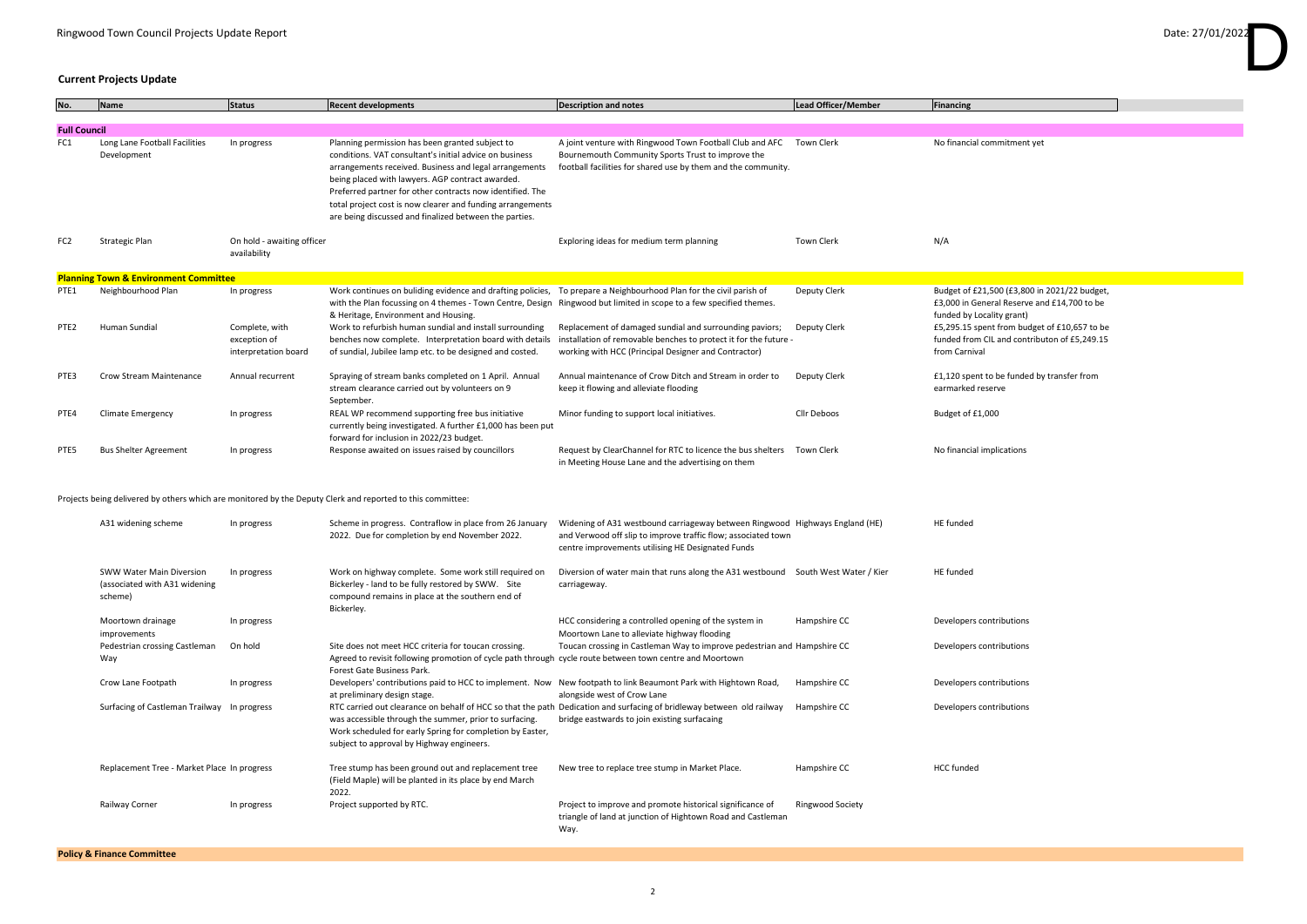#### Ringwood Town Council Projects Update Report Date: 27/01/

| PF1             | Website renewal                                        | In progress - nearing<br>completion      | Transition to the new site and hosting arrangements has<br>completed. Site is being checked for errors and updated.                                                                                            | Arranging a new website that is more responsive, directly<br>editable by Council staff and compliant with accessibility<br>regulations.                                                 | <b>Town Clerk</b>      | Funded from agr                                         |
|-----------------|--------------------------------------------------------|------------------------------------------|----------------------------------------------------------------------------------------------------------------------------------------------------------------------------------------------------------------|-----------------------------------------------------------------------------------------------------------------------------------------------------------------------------------------|------------------------|---------------------------------------------------------|
| PF4             | Review of governance<br>documents                      | In progress                              | Revisions to Financial Regulations completed in September. Periodic review of standing orders, financial regulations,<br>Committee terms of reference and the Scheme of<br>Delegation will be considered next. | committee terms of reference, delegated powers, etc. to<br>maintain suitability and fitness                                                                                             | <b>Town Clerk</b>      |                                                         |
| PF <sub>5</sub> | Poulner Lakes Lease                                    | On hold                                  | Awaiting track maintenance solution - see Recreation<br>Leisure & Open Spaces Committee item RLOS21.                                                                                                           | Negotiating a lease from Ringwood & District Anglers'<br>Association of the part of the site not owned by the Council                                                                   | <b>Town Clerk</b>      |                                                         |
| PF6             | Health & Safety Management<br>Support                  | In progress                              | Worknest appointed. Revised policy and manual prepared<br>for approval. Collating materials for initial review of<br>documents and arrangements.                                                               | Re-procuring specialist advice and support for discharge of<br>health and safety duties                                                                                                 | <b>Town Clerk</b>      |                                                         |
| PF7             | <b>Financial Procedures Manual</b>                     | In progress                              | Initial drafting in hand                                                                                                                                                                                       | Preparation of a new manual for budget managers and other Finance Manager<br>staff detailing financial roles, responsibilities and procedures                                           |                        |                                                         |
| PF8             | Bickerley legal title                                  | In progress                              | Negotiations are ongoing. For legal reasons only basic<br>information will appear here. Councillors can obtain further been made<br>details from officers if needed.                                           | An application to remove land from the Council's title has                                                                                                                              | <b>Town Clerk</b>      |                                                         |
| PF9             | Greenways office leases                                | In progress                              | A schedule of condition has been prepared and heads of<br>terms are now being discussed.                                                                                                                       | The tenant of the first floor suite has given notice and left.<br>The building is to be re-let as a whole to the tenant of the<br>ground floor suite.                                   | <b>Town Clerk</b>      |                                                         |
|                 | <b>Recreation, Leisure &amp; Open Spaces Committee</b> |                                          |                                                                                                                                                                                                                |                                                                                                                                                                                         |                        |                                                         |
| RLOS4           | Grounds department sheds<br>replacement                | In progress                              | Cllr Briers has kindly produced some initial drawings which A feasibility study into replacing the grounds maintenance<br>are being considered.                                                                | team's temporary, dispersed & sub-standard workshop,<br>garaging and storage facilities. Combined with a possible new<br>car park for use by hirers of and visirtors to the club-house. | <b>Town Clerk</b>      | Capital budget o                                        |
| RLOS5           | Cemetery development                                   | In progress                              | An update on the columbarium proposal was given at the<br>meeting on 6th October and further planning of the work is<br>proceeding.                                                                            | Planning best use of remaining space, columbarium, etc.                                                                                                                                 | <b>Town Clerk</b>      | Capital budget o<br>in 2021-22 and t<br>earmarked reser |
| RLOS7           | <b>Bowling Club lease</b>                              | In progress                              | Draft heads of terms of new lease under discussion                                                                                                                                                             | Request by Ringwood Bowling Club for existing lease to be<br>renewed. The lease terms will also be reviewed for suitability<br>to current and future needs.                             | <b>Town Clerk</b>      |                                                         |
| RLOS8           | Ringwood Youth Club                                    | On hold awaiting officer<br>availability |                                                                                                                                                                                                                | Winding up the redundant CIO to terminate filing<br>requirements                                                                                                                        | <b>Town Clerk</b>      |                                                         |
| RLOS10          | Waste bin replacement<br>programme                     | In progress                              | The first 17 bins have been delivered and are being<br>installed as pressure of work allows. More will be ordered<br>later this year.                                                                          | Three-year programme to replace worn-out litter and dog-<br>waste bins                                                                                                                  | Grounds Foreman        |                                                         |
| RLOS12          | Van replacement                                        | On hold awaiting officer<br>availability |                                                                                                                                                                                                                | Replacing the grounds foreman's diesel van with an electric<br>vehicle                                                                                                                  | Grounds Foreman        |                                                         |
| RLOS13          | Bickerley compensation claim                           | In progress                              | A final settlement has been agreed in principle and should<br>be concluded this financial year.                                                                                                                | Statutory compensation claim for access and damage caused Deputy Clerk<br>by drainage works                                                                                             |                        |                                                         |
| RLOS14          | Poulner Lakes waste licence                            | On hold awaiting officer<br>availability |                                                                                                                                                                                                                | Arranging to surrender our redundant waste licence to avoid Town Clerk<br>annual renewal fees                                                                                           |                        |                                                         |
| RLOS16          | Town Safe                                              | availability                             | On hold awaiting officer Preliminary contacts with PCC and Conservation Officer                                                                                                                                | Possible re-paint of this important survival, part of a listed<br>structure                                                                                                             | <b>Town Clerk</b>      |                                                         |
| RLOS17          | New allotments site                                    | In progress                              | Practical Completion of site agreed following inspection.<br>Decision to proceed agreed at February meeting. Legal<br>work in progress.                                                                        | The transfer to this Council (pursuant to a s.106 agreement) Town Clerk<br>of a site for new allotments off Crow Arch Lane                                                              |                        |                                                         |
| RLOS18          | Cemetery map and registers<br>digitisation             | In progress                              | Registers have been scanned. Digital map is being<br>prepared.                                                                                                                                                 | Digitisation of cemetery records to facilitate remote working, Town Clerk<br>greater efficiency and, eventually, direct public access                                                   |                        | Capital budget o                                        |
| RLOS19          | Carvers Strategic Development                          | In progress                              | The Carvers Working Party met on 30 November to<br>consider service proposals from landscape designers.<br>Further proposals are being sought.                                                                 | Devising a strategic vision and plan for the future of Carvers<br>Recreation Ground pulling together proposals for additional<br>play equipment and other features                      | Carvers Manager        |                                                         |
| RLOS20          | Detached youth outreach work                           | In progress                              | Work trial has concluded. A report is being prepared for<br>consideration by Carvers Working Party in first instance                                                                                           | Trialling the provision of detached outreach work by<br>specialist youth workers.                                                                                                       | <b>Carvers Manager</b> | Funded from agr                                         |
| RLOS21          | Poulner Lakes track maintenance                        |                                          | Costs estimates for re-surfacing schemes obtained from<br>two suppliers. Consulting officers at other councils about<br>related mitigation schemes and possible funding.                                       | Devising a sustainable regime for maintaining the access<br>tracks at Poulner Lakes to a more acceptable standard.                                                                      | <b>Town Clerk</b>      | Yet to be settled                                       |

n agreed budget.



get of  $£10,000$ 

Planning best of £25,000 (but unlikely to finish and therefore to be carried into an eserve)

get of  $£5,000$ 

agreed budget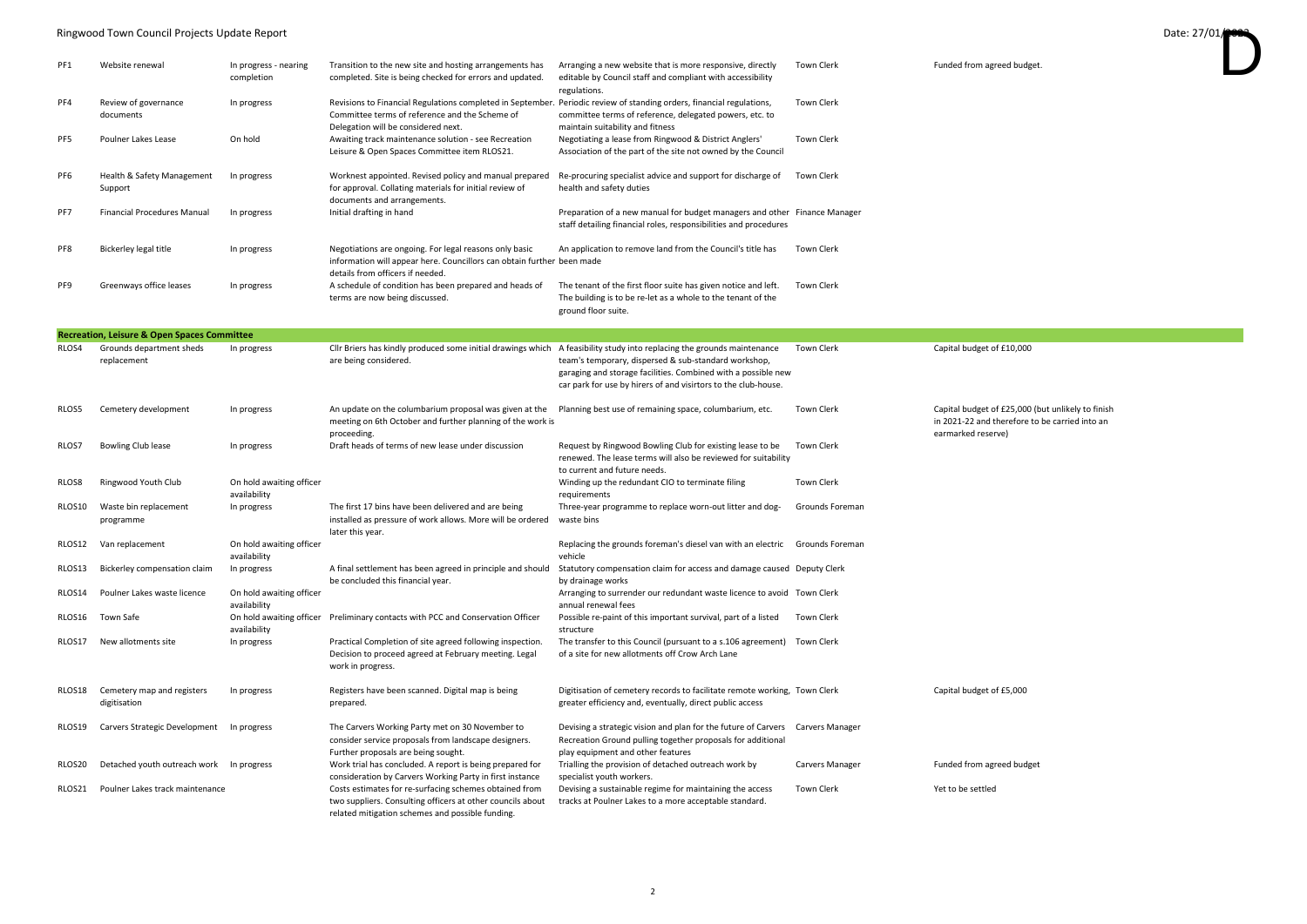RLOS22 Bickerley parking problem In progress "No Parking" signs and replacement timber for "dragon's Unauthorised parking on the tracks crossing the Bickerley is Town Clerk causing damage and obstruction

| RLOS22 | Bickerley parking problem | In progress |
|--------|---------------------------|-------------|
|--------|---------------------------|-------------|

teeth" have been ordered and will be installed shortly. Designs for a decorative sign are being arranged.

No current projects

#### **Staffing Committee**

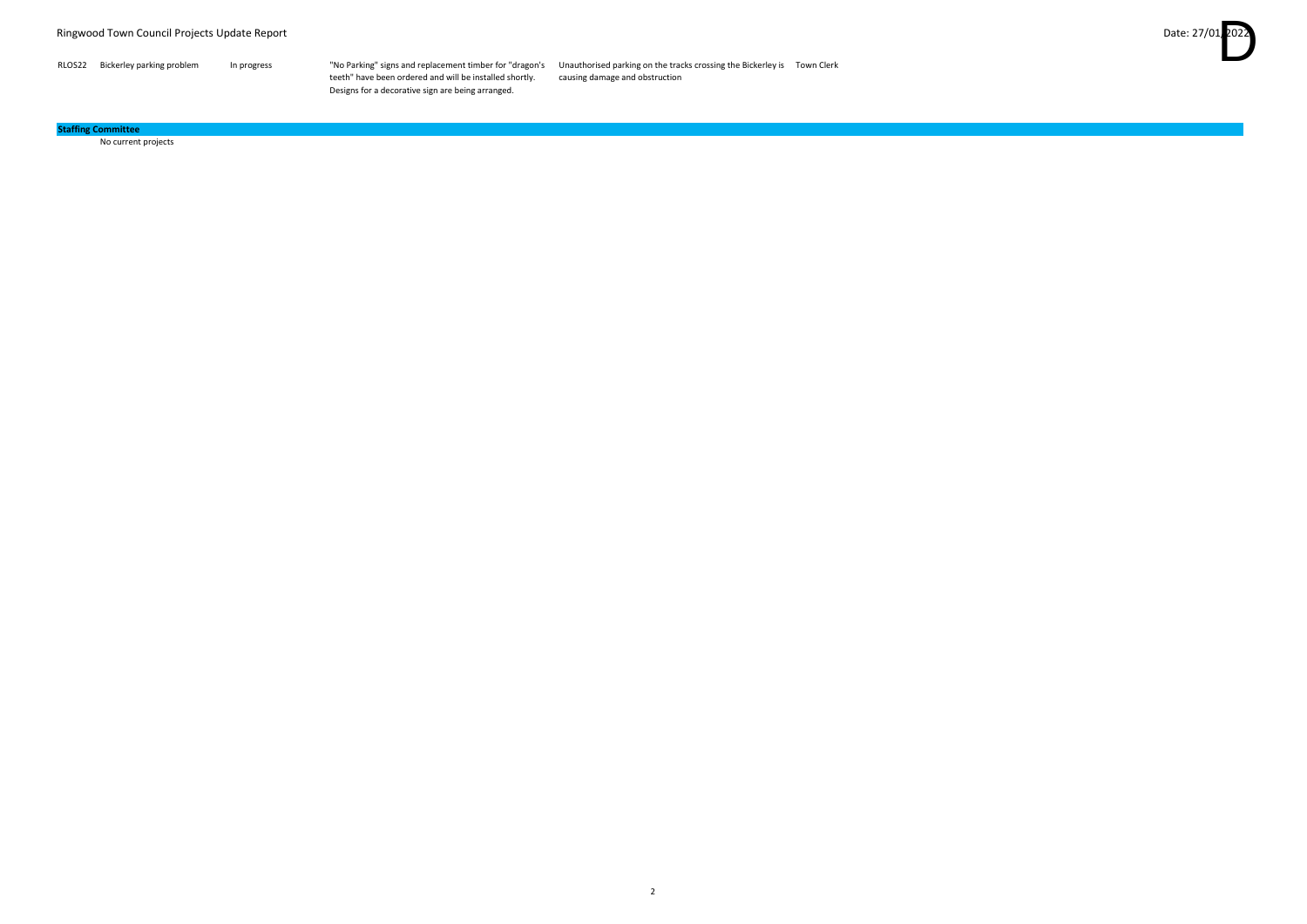## **Proposed/Emerging Projects Update**

| No.                 | <b>Name</b>                                            | <b>Description</b>                                                                                | Lead               | Progress / Status                                                                                  |                                    | <b>Estimated cost</b> | <b>Funding sources</b> |
|---------------------|--------------------------------------------------------|---------------------------------------------------------------------------------------------------|--------------------|----------------------------------------------------------------------------------------------------|------------------------------------|-----------------------|------------------------|
|                     |                                                        |                                                                                                   |                    | <b>Recent developments</b>                                                                         | <b>Stage reached</b>               |                       |                        |
|                     |                                                        |                                                                                                   |                    |                                                                                                    |                                    |                       |                        |
| <b>Full Council</b> |                                                        |                                                                                                   |                    |                                                                                                    |                                    |                       |                        |
|                     | None                                                   |                                                                                                   |                    |                                                                                                    |                                    |                       |                        |
|                     |                                                        |                                                                                                   |                    |                                                                                                    |                                    |                       |                        |
|                     | <b>Planning Town &amp; Environment Committee</b>       |                                                                                                   |                    |                                                                                                    |                                    |                       |                        |
|                     | Roundabout under A31                                   | Planting and other environmental enhancements                                                     |                    | Area being used by National Highways for<br>storage of materials during works to widen the<br>A31. | Floated as possible future project |                       |                        |
|                     | Lynes Lane re-paving                                   | Ringwood Society proposal                                                                         |                    |                                                                                                    | Floated as possible future project |                       |                        |
|                     | Rear of Southampton Road                               | Proposal by Ringwood Society to improve<br>appearance from The Furlong Car Park and<br>approaches |                    |                                                                                                    | Floated as possible future project |                       |                        |
|                     | Dewey's Lane wall                                      | Repair of historic wall                                                                           |                    | Re-build/repair options and costs are being<br>investigated                                        | Shelved as a TC project            |                       |                        |
|                     | Signage Review                                         | Review of signs requiring attention - e.g.<br>Castleman Trailway, Pocket Park, Gateway<br>Square  | Cllr Day           |                                                                                                    | Floated as possible future project |                       |                        |
|                     | Crow ditch                                             | Investigate works required to improve capacity<br>and flow of ditch alongside Crow Lane, between  |                    |                                                                                                    |                                    |                       |                        |
|                     |                                                        | Hightown Road and Moortown Lane                                                                   |                    |                                                                                                    |                                    |                       | Developers             |
|                     |                                                        |                                                                                                   |                    |                                                                                                    |                                    |                       | contributions          |
|                     |                                                        |                                                                                                   |                    |                                                                                                    |                                    |                       |                        |
|                     | <b>Policy &amp; Finance Committee</b>                  |                                                                                                   |                    |                                                                                                    |                                    |                       |                        |
|                     | Paperless office                                       | Increasing efficiency of office space use                                                         | Cllr. Heron        | Discussions with Town Clerk and Finance<br>Manager                                                 |                                    |                       |                        |
|                     | <b>Recreation, Leisure &amp; Open Spaces Committee</b> |                                                                                                   |                    |                                                                                                    |                                    |                       |                        |
|                     | <b>Poulner Lakes</b>                                   | Developing and improving facilities                                                               | Cllr Heron         |                                                                                                    | Floated as possible future project |                       |                        |
|                     | <b>Brockey Sands</b>                                   | Environmental enhancements to this area                                                           | Cllr Day           | Judged to be unviable. Written report to follow.                                                   | Floated as possible future project |                       |                        |
|                     |                                                        | between the Bickerley and the Millstream                                                          |                    |                                                                                                    |                                    |                       |                        |
|                     | Land at Folly Farm                                     | Developing and improving this woodland site                                                       | Cllrs Heron & Ring |                                                                                                    | Floated as possible future project |                       |                        |
|                     | <b>Staffing Committee</b>                              |                                                                                                   |                    |                                                                                                    |                                    |                       |                        |
|                     | None                                                   |                                                                                                   |                    |                                                                                                    |                                    |                       |                        |